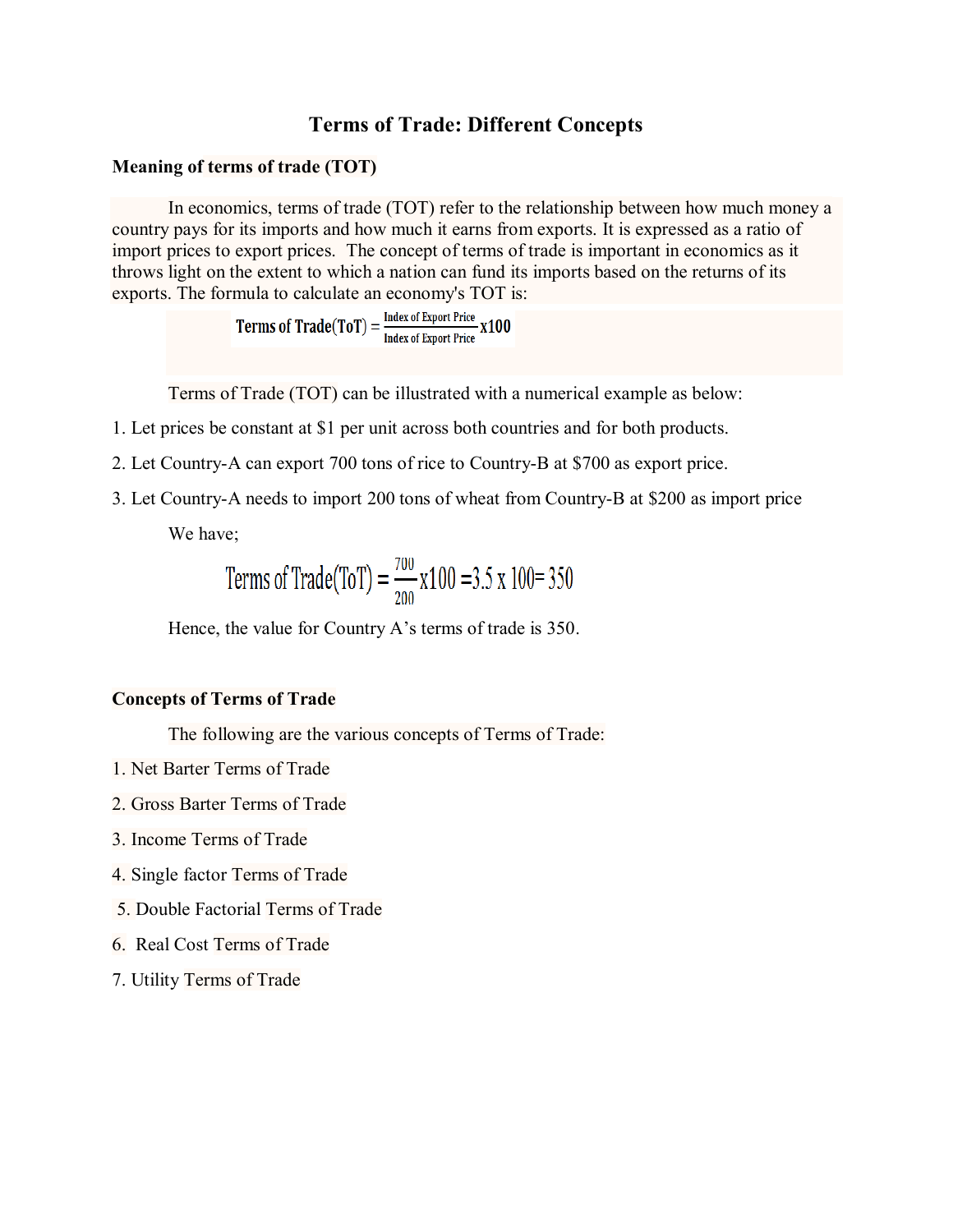**1. Net Barter Terms of Trade:** Net Barter Terms of Trade also called commodity Terms of Trade is defined as a ratio of export prices to import prices.

In symbolic terms:  $T_n = P_x/P_m$ 

Where;

 T<sup>n</sup> stands for net barter terms of trade.  $P_x$  stands for price of exports  $(x)$ , P<sup>m</sup> stands for price of imports (m).

**2. Gross Barter Terms of Trade:** Gross Barter Terms of Trade is the ratio of physical quantity of import to physical quantity of export.

In symbolic terms:  $T_g = Qm/Q$ 

Where;

 $Tg =$  gross barter terms of trade

 $Qm =$  quantity of imports

 $Qx =$  quantity of exports

**3. Income Terms of Trade:** Income Terms of Trade is defined as- commodity TOT multiplied by quantity of export.

Symbolically, income terms of trade can be written as:  $Ty = (Px/Pm) Qx$ .

Where;

 $T_y$  = Income terms of trade  $P_x$  = Price of exports  $Q_x$  = Volume of exports  $P_m$ = Price of imports

**4. Single factor Terms of Trade:** Single factor Terms of Trade is calculated by multiplying Net Barter Terms of Trade with productivity index of domestic export sector.

Symbolically, Single factor Terms of Trade can be written as:  $Ts = (Px/Pm) Zx$ 

Where;

 $T_s$  = Income terms of trade  $P_x$  = Price of exports  $P_m$ = Price of imports  $Z_x$  = productivity index of domestic export sector